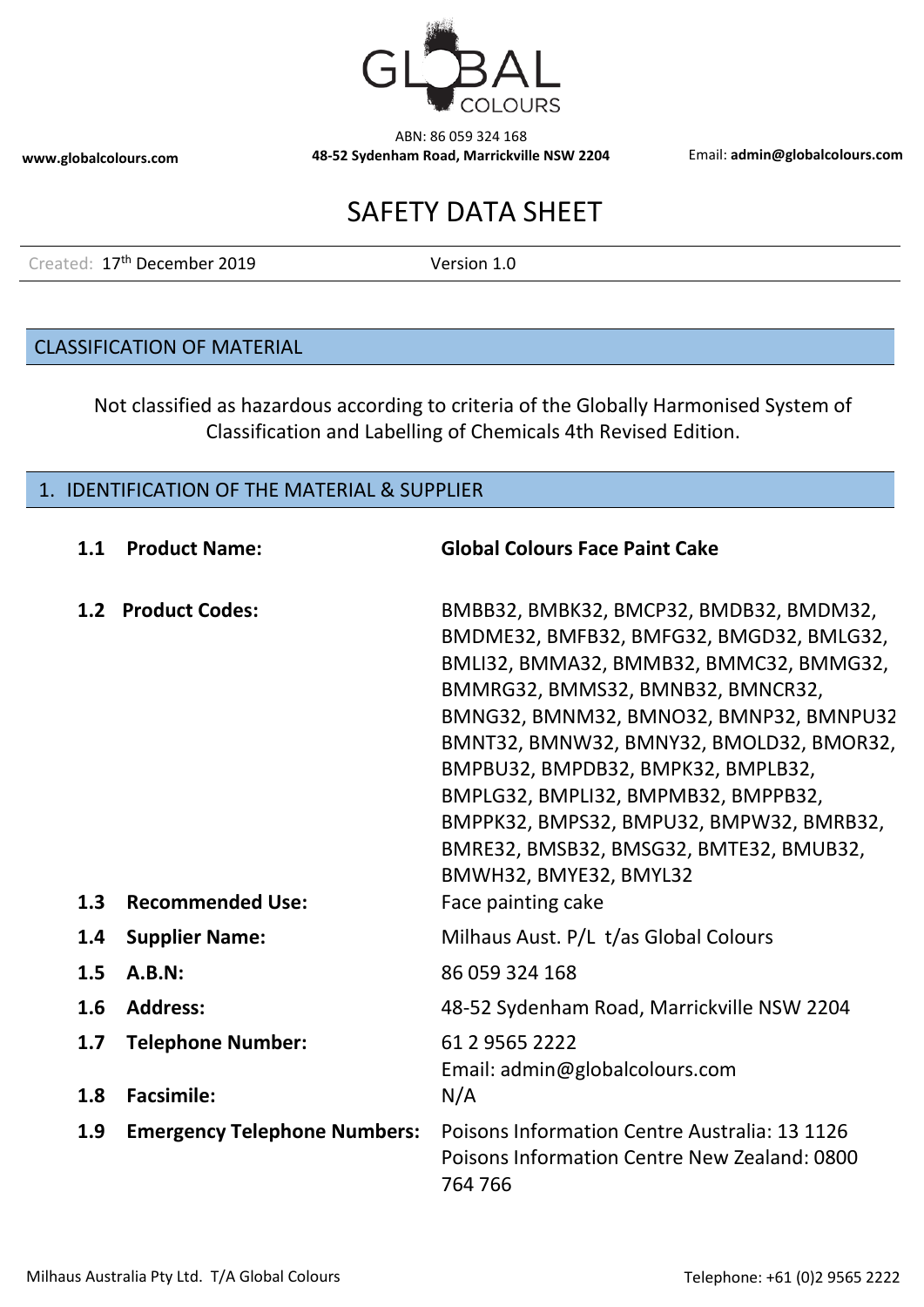

#### 2. HAZARDS IDENTIFICATION

| 2.1                  | <b>Hazard Classification:</b>                              | Non-hazardous Substance. Non-Dangerous Goods.                                                                                                                  |
|----------------------|------------------------------------------------------------|----------------------------------------------------------------------------------------------------------------------------------------------------------------|
| 2.2                  | <b>GHS Classification:</b>                                 | Not Applicable.                                                                                                                                                |
| 2.3<br>$2.4^{\circ}$ | <b>Prevention Statements:</b><br><b>Hazard Statements:</b> | P102 Keep package out of reach of children.<br>P103 Read label before use.<br>P104 Read Safety Data Sheet before use.<br>Page 1 of 10<br>No hazard statements. |
| 2.5                  | <b>Response Statements:</b>                                | No response statements.                                                                                                                                        |
| 2.6                  | <b>Storage Statements:</b>                                 | No storage statements.                                                                                                                                         |
| 2.7                  | <b>Disposal Statements</b>                                 | P501 Dispose of waste material into usual househol<br>waste. Large amounts of waste should be disposed<br>of through a licensed contractor or facility.        |

# 3. COMPOSITION / INFORMATION ON INGREDIENTS

| <b>Chemical Name</b>   | <b>CAS Number</b> |
|------------------------|-------------------|
| Calcium Carbonate      | 471-34-1          |
| Acacia Senegal Gum     | 9000-01-5         |
| Glycerin               | 56-81-5           |
| Polyvinylpyrrolidone   | 9003-39-8         |
| Parrafin               | 8002-74-2         |
| <b>Stearyl Alcohol</b> | 112-92-5          |
| Disodium EDTA          | 139-33-3          |
| Phenoxyethanol         | 122-99-6          |
| Ethylhexylglycerin     | 70445-33-9        |
| <b>PEG-32</b>          | 25322-68-3        |
| Water (aqua)           | 7732-18-5         |
| Petrolatum             | 8009-03-8         |
| Sodium Benzoate        | 532-32-1          |
| Dextrin                | 9004-53-9         |

May Contain: +/- Titanium dioxide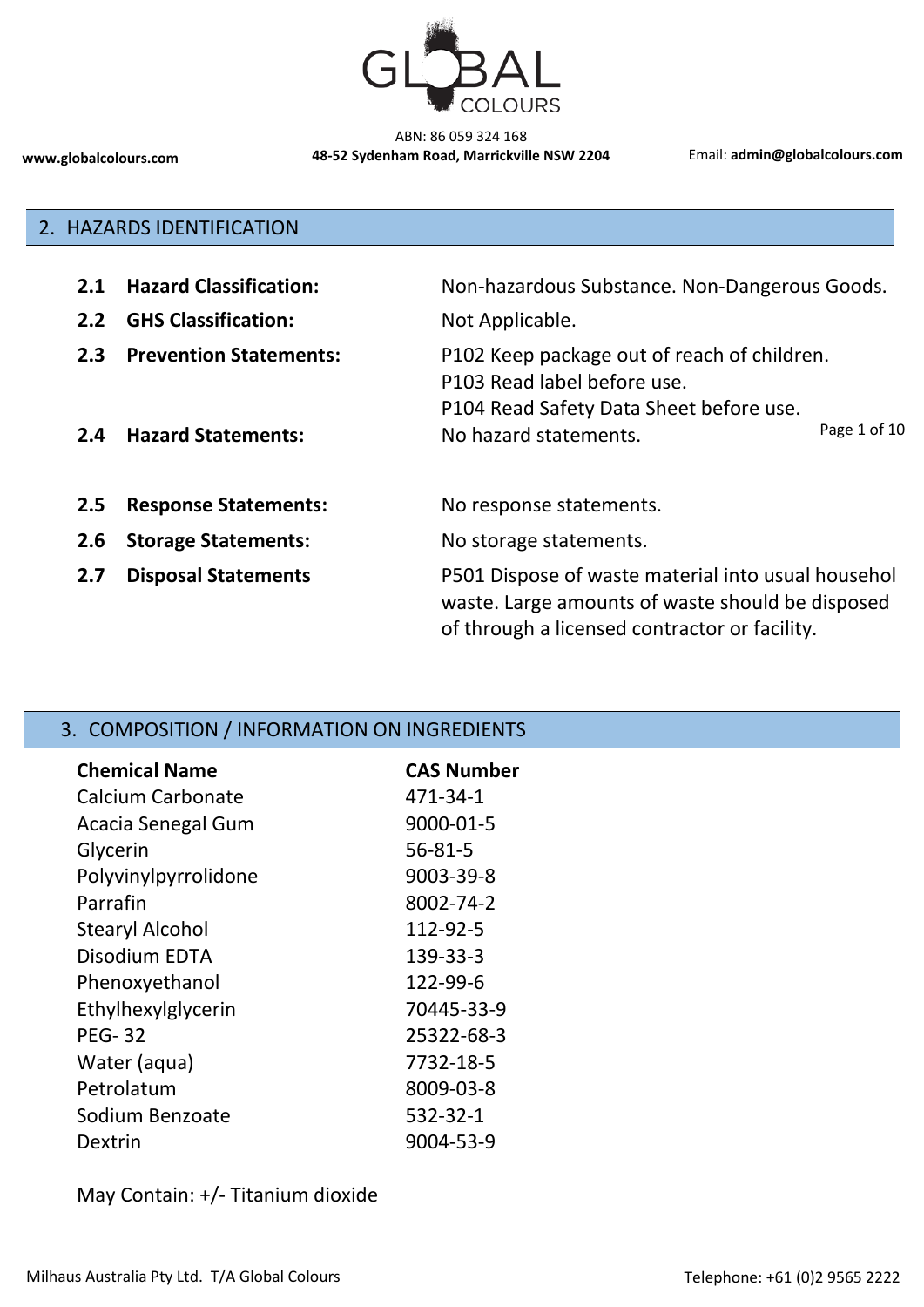

## 4. FIRST AID MEASURES

#### **4.1 Description of Necessary First Aid Measures**

| Ingestion:  | Immediately remove product from the mouth and rinse<br>mouth out with plenty of water. Then provide water slowly<br>and as much as casualty can comfortably drink. If<br>discomfort persists or symptoms develop, seek medical<br>attention.                                                        |
|-------------|-----------------------------------------------------------------------------------------------------------------------------------------------------------------------------------------------------------------------------------------------------------------------------------------------------|
| Eye:        | Immediately hold the eyes open and wash with fresh<br>running water. Ensure complete irrigation of the eye by<br>keeping the eyelids apart and away from the eye and<br>moving the eyelids by occasionally lifting the upper and<br>lower lids. If pain persists or recurs, seek medical attention. |
| Skin:       | If skin reaction or irritation occurs, discontinue use and<br>seek medical attention.                                                                                                                                                                                                               |
| Inhalation: | If fumes or combustion products are inhaled, remove to fresh<br>air.                                                                                                                                                                                                                                |

### **4.2 Medical Attention and Special Treatment**

**First Aid Facilities:** No special facilities required.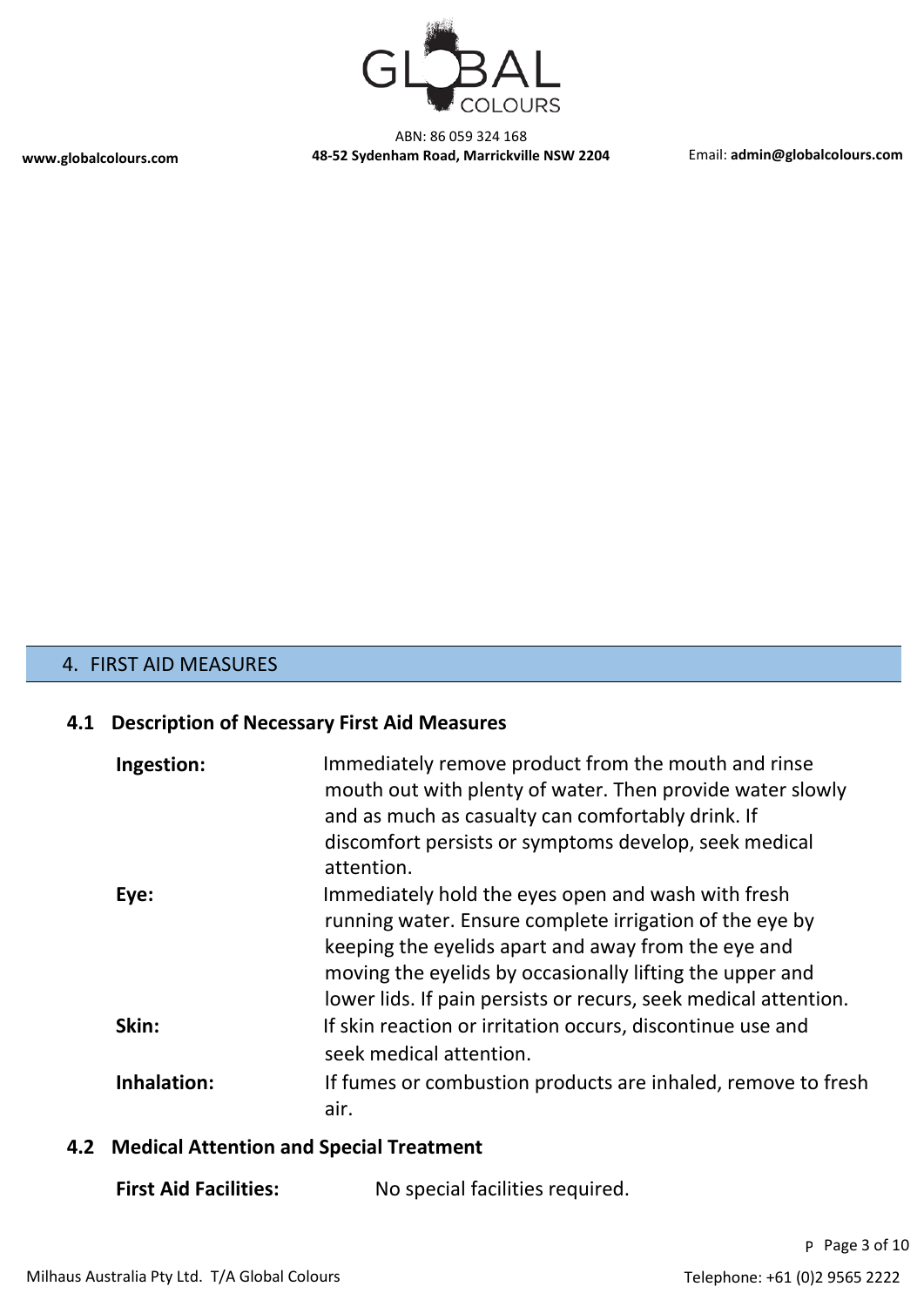

**Comments:** Treat according to person's condition and specifics of exposure Advice to Doctor: Treat symptomatically.

#### 5. FIRE FIGHTING MEASURES

| 5.1 | <b>Suitable Extinguishing</b><br>Equipment:                                                          | Carbon dioxide, dry chemical powder, water spray<br>or fog and foam may be used as extinguishing<br>media.                                                                                                                            |
|-----|------------------------------------------------------------------------------------------------------|---------------------------------------------------------------------------------------------------------------------------------------------------------------------------------------------------------------------------------------|
| 5.2 | <b>Specific Hazards Arising</b><br>from the Chemical:                                                | Non-flammable. On combustion, may emit toxic<br>fumes of carbon monoxide (CO). May emit acrid<br>smoke.                                                                                                                               |
| 5.3 | <b>Special Protective</b><br><b>Equipment and</b><br><b>Precautions for Fire</b><br><b>Fighters:</b> | Determine the need to evacuate or isolate the area<br>according to your local emergency plan. Fire<br>fighters should wear self-contained breathing<br>apparatus to minimise risk of exposure to vapour<br>or products of combustion. |

#### 6. ACCIDENTAL RELEASE MEASURES

- **6.1 Personal Precautions, Protective Equipment and Emergency Procedures:**
- 
- **6.3 Methods and Materials for Containment and Clean Up:**

Transfer material to a suitable labelled container for recycling or disposal.

**6.2 Environmental Precautions:** Do not allow large quantities to enter drains or surface waters.

> Recover product and dispose of waste according to Federal E.P.A, State and Local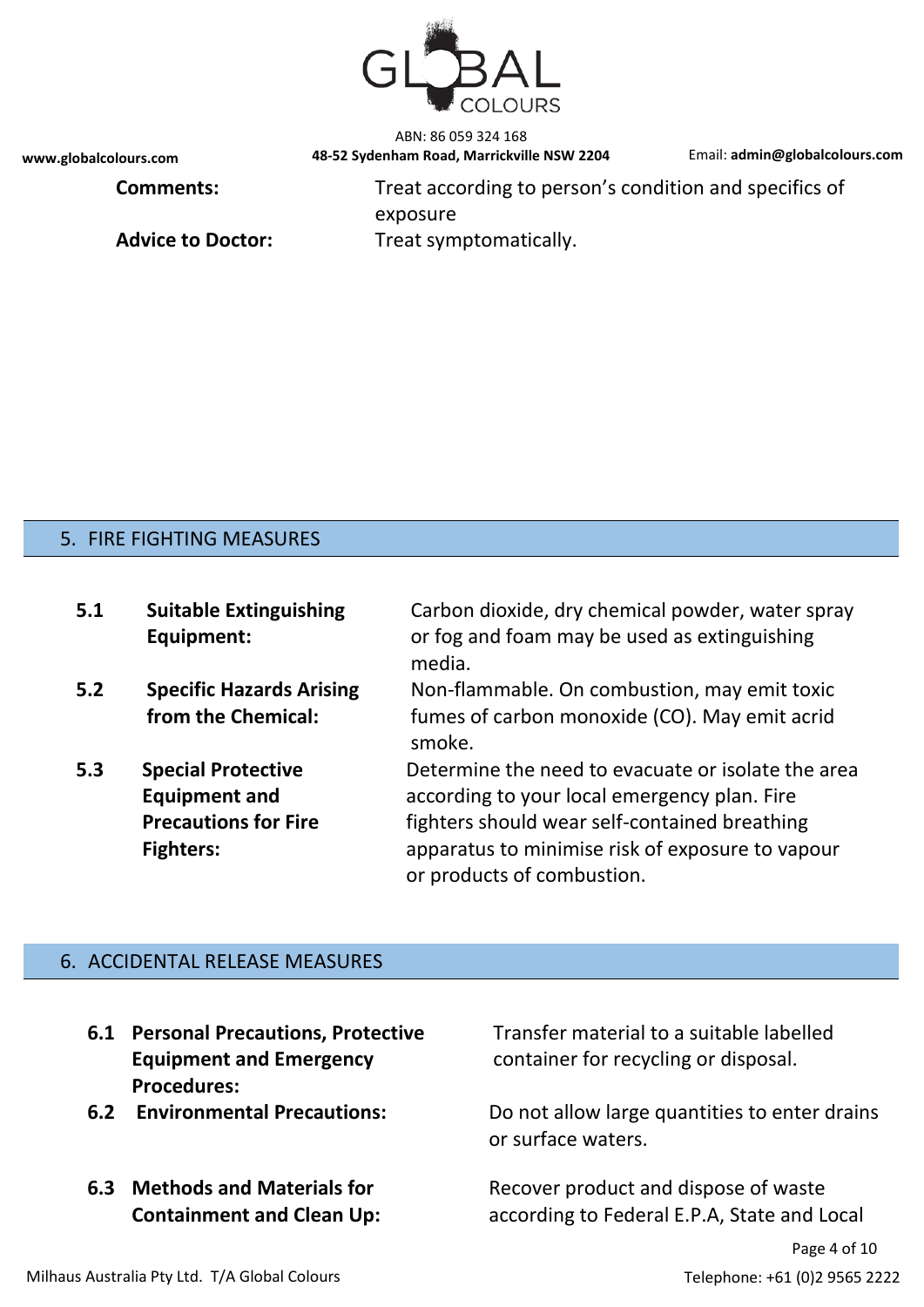

regulations. Wear protective equipment to prevent skin and eye contact. Do not flush into waterways, drains or sewers.

#### 7. HANDLING & STORAGE

**7.1 Personal Precautions, Protective Equipment and Emergency Procedures:**

Do not take internally. Exercise good industrial hygiene practice. Wash after handling, especially before eating, drinking or smoking.

**7.2 Environmental Precautions:** Store in a cool, dry area, away from heat and out of direct sunlight. Store away from oxidising agents and foodstuff containers. Do not mix with other brands.

#### 8. EXPOSURE CONTROLS / PERSONAL PROTECTION

| 8.1<br>8.2<br>8.3 | <b>National Exposure Standards:</b><br><b>Biological Limit Values:</b><br><b>Engineering Controls:</b> | No exposure standard allocated.<br>No biological limit allocated.<br>Maintain adequate ventilation at all times.                                                                                    |
|-------------------|--------------------------------------------------------------------------------------------------------|-----------------------------------------------------------------------------------------------------------------------------------------------------------------------------------------------------|
| 8.4               | <b>Personal Protective Equipment:</b>                                                                  | <b>Eye and Face Protection: Safety glasses as</b><br>appropriate are recommended. Eye<br>protection should conform to Australian/<br>New Zealand Standard AS/NZS 1337.                              |
| 8.5               | <b>Respiratory Protection</b>                                                                          | Avoid breathing vapours, ensure adequate<br>ventilation. Wear respirator with<br>organic/ammonia cartridge if applying by<br>spray. All breathing equipment should comply<br>with AS/NZS 1715/1716. |

Page 5 of 10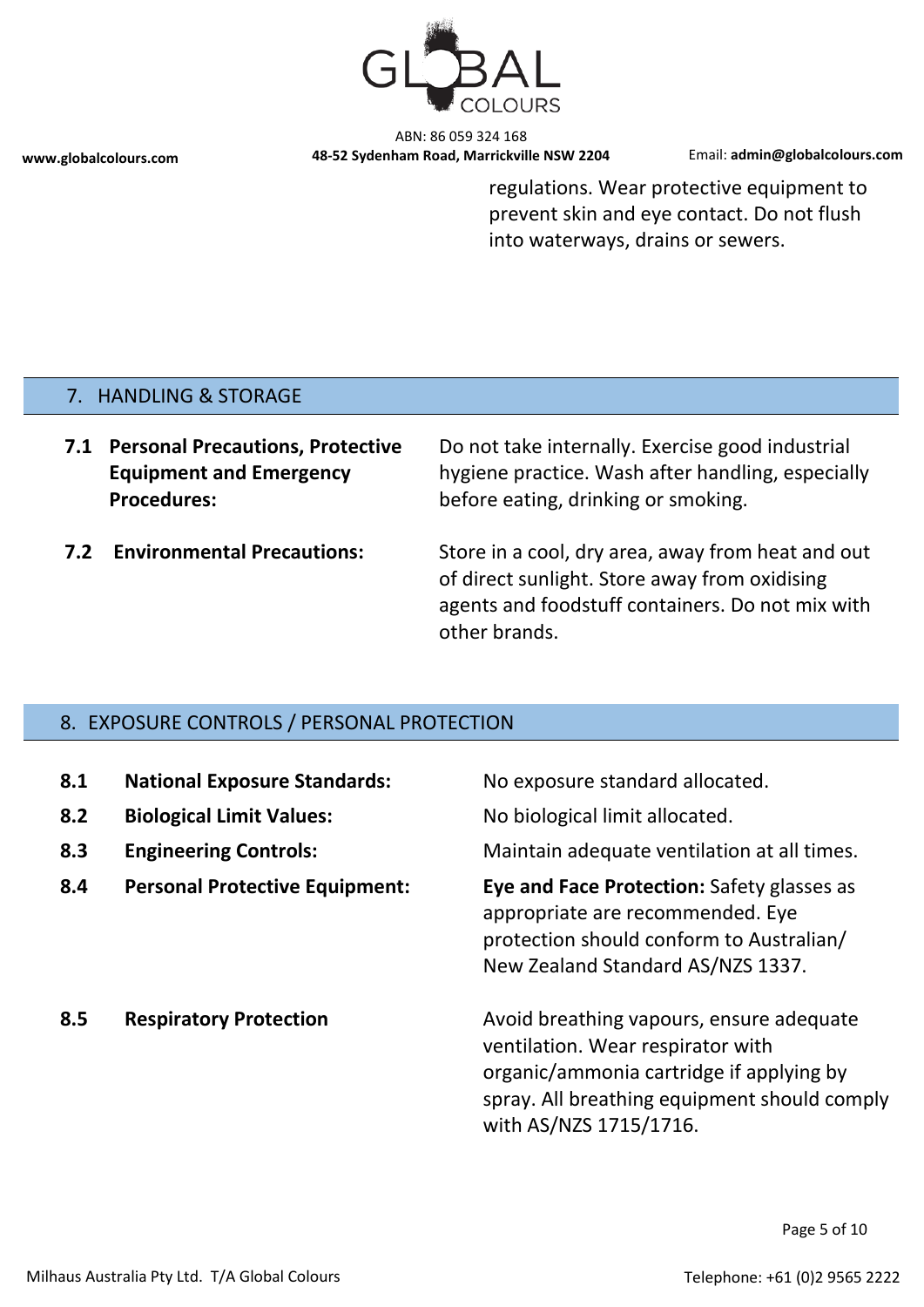

# 9. PHYSICAL AND CHEMICAL PROPERTIES

| <b>Physical Description / Properties</b> |  |
|------------------------------------------|--|
|                                          |  |

| Appearance:                       | Multi-Colour                        |
|-----------------------------------|-------------------------------------|
| Odour:                            | <b>Characteristic Odour</b>         |
| pH:                               | $8.0 - 9.0$                         |
| Viscosity (cP $@$ 25 C):          | Not applicable                      |
| <b>Vapor Pressure:</b>            | Not applicable                      |
| <b>Vapor Density:</b>             | Not applicable                      |
| <b>Boiling Point (ºC):</b>        | > 100 Degrees Celsius               |
| Freezing Point (°C):              | 0 Degrees Celcius                   |
| Melting Point (°C):               | Not applicable                      |
| <b>Solubility In Water</b>        | Miscible with water to any dilution |
| <b>Specific Gravity</b>           | Various                             |
| Flash Point (°C):                 | Non combustible                     |
| Lower Explosive Limit (%):        | Not applicable                      |
| <b>Upper Explosive Limit (%):</b> | Not applicable                      |
| <b>Autoignition Temp (°C):</b>    | Not available                       |
| Decomposition Temp (°C):          | Not available                       |

Page 6 of 10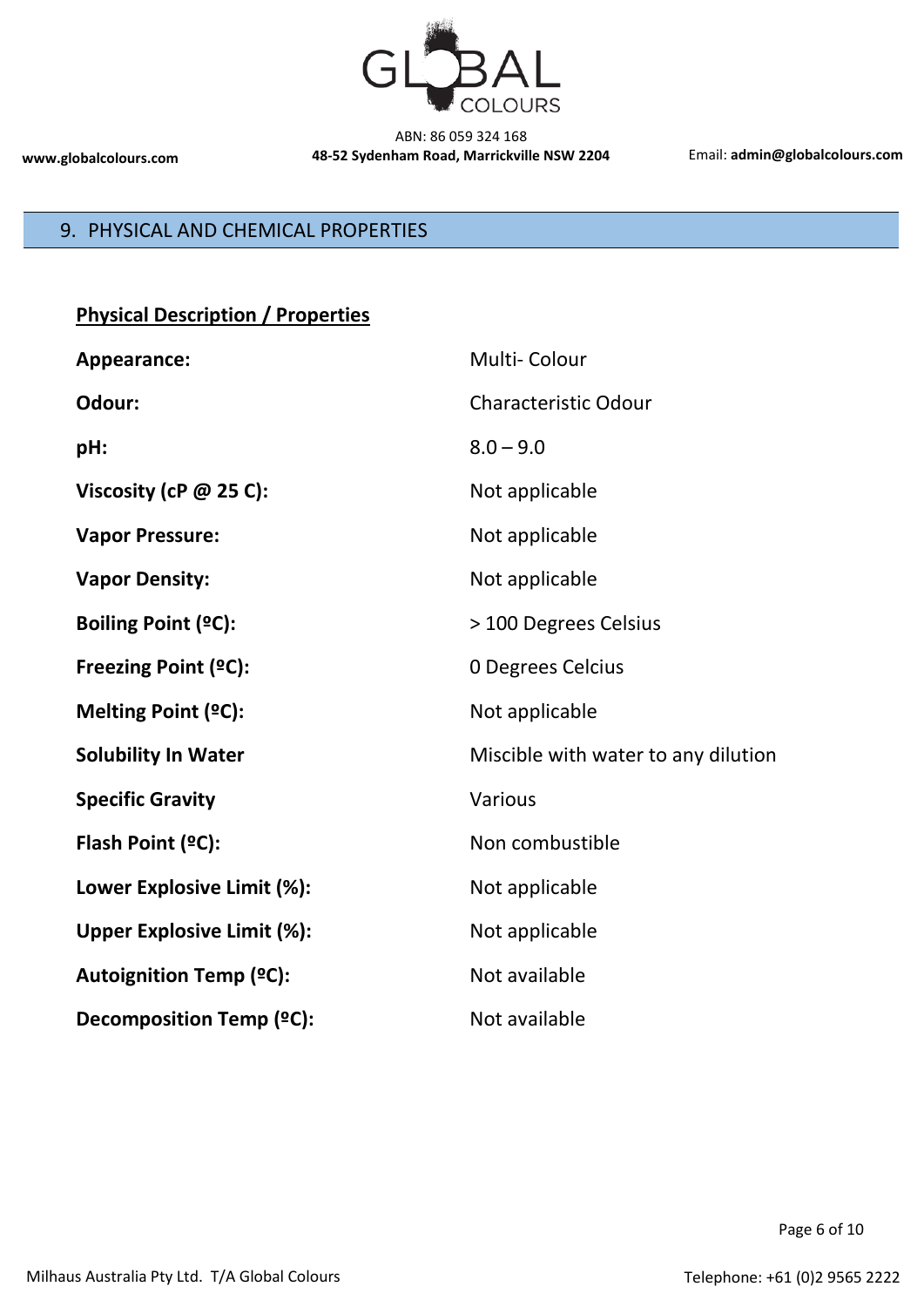

# 10. STABILITY AND REACTIVITY

| 10.1 | <b>Reactivity:</b>                                                        | Not relevant.                                                                                                                 |
|------|---------------------------------------------------------------------------|-------------------------------------------------------------------------------------------------------------------------------|
| 10.2 | <b>Chemical Stability:</b>                                                | The product is stable under normal ambient and<br>anticipated storage and handling conditions of<br>temperature and pressure. |
| 10.3 | <b>Conditions to Avoid:</b>                                               | Direct sunlight and heat. Avoid extreme<br>temperatures (i.e. <2 C or 34°C)                                                   |
| 10.4 | <b>Incompatible Materials and</b><br><b>Possible Hazardous Reactions:</b> | Not applicable                                                                                                                |
| 10.5 | <b>Hazardous Decomposition</b><br><b>Products:</b>                        | Thermal decomposition may result in release of<br>carbon monoxide and acrid smoke.                                            |
|      |                                                                           |                                                                                                                               |

# 11. TOXICOLOGICAL INFORMATION

| 11.1 | <b>Likely Route of Exposure:</b>                     | [] Inhalation [X] Skin contact [X] Ingestion                                                                                                                                                                                                                     |
|------|------------------------------------------------------|------------------------------------------------------------------------------------------------------------------------------------------------------------------------------------------------------------------------------------------------------------------|
| 11.2 | <b>Health Effects from Likely Route of Exposure:</b> |                                                                                                                                                                                                                                                                  |
|      | <b>Acute Ingestion:</b>                              | This material may be discomforting to the gastro-<br>intestinal tract. May produce diarrhoea, bloated<br>stomach and occasional vomiting.<br>Oral, LD50:50000 mg/kg.<br>This product is not known or suspected to be a human<br>carcinogen by NTP, IARC or OSHA. |
|      | Eye:                                                 | Discomforting to the eyes and is capable of causing a<br>mild, temporary redness of the conjunctiva (similar to<br>wind-burn).                                                                                                                                   |
|      | Skin:                                                | The product is considered relatively harmless to the<br>skin. Irritation and skin reactions are possible with<br>sensitive skin.                                                                                                                                 |

Page 7 of 10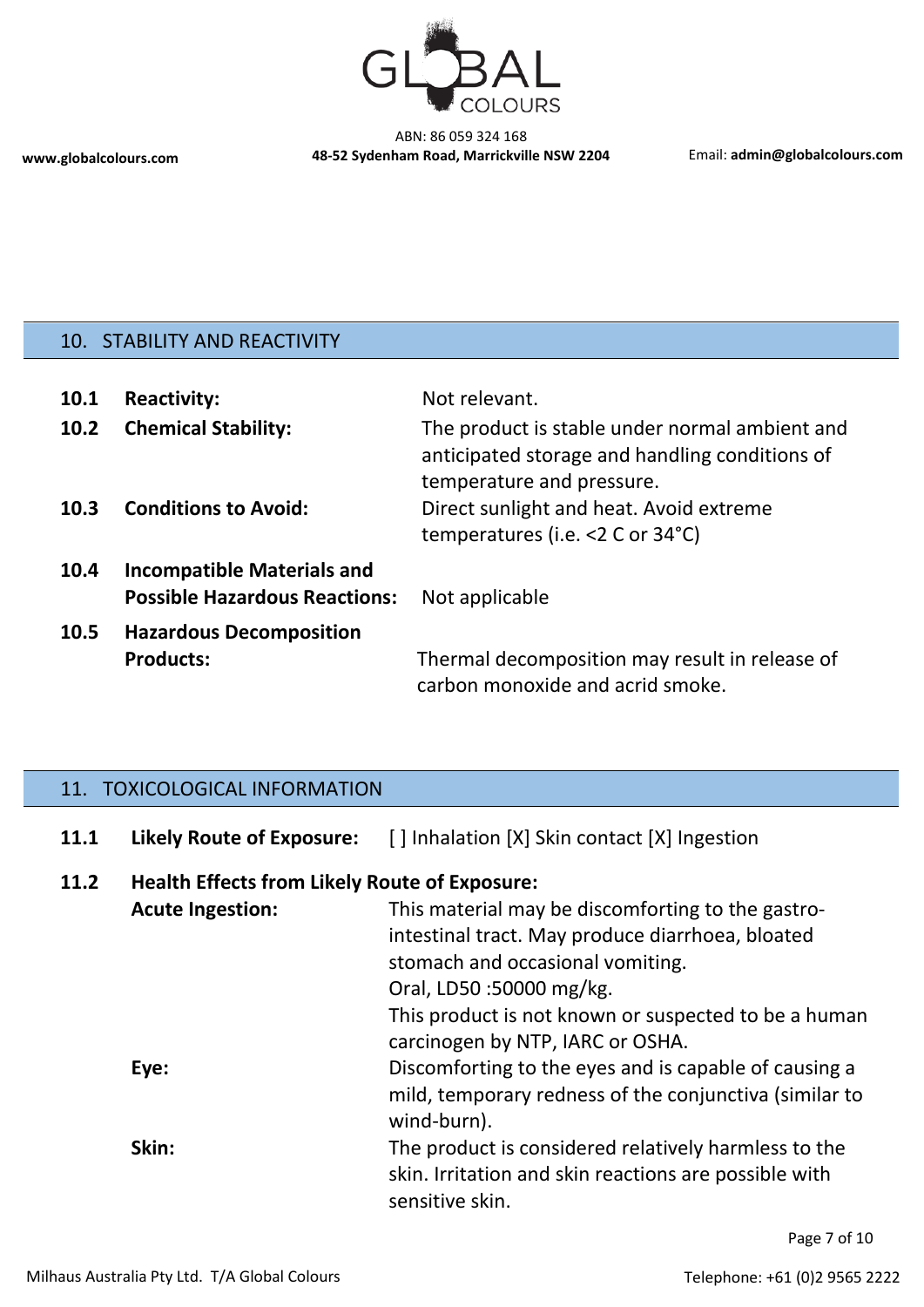

ABN: 86 059 324 168

**www.globalcolours.com 48-52 Sydenham Road, Marrickville NSW 2204** Email: **admin@globalcolours.com**

**Inhalation:** Not normally a hazard due to non-volatile nature of the product.

**Chronic Ingestion:** No known applicable information.

**11.3 Other Information:** No known applicable information.

## 12. ECOLOGICAL INFORMATION

|      | 12.1 Ecotoxicity:                   | Fish, LC50: No data available.<br>Crustacea, EC50: No data available.<br>Algae, EC50: No data available. |
|------|-------------------------------------|----------------------------------------------------------------------------------------------------------|
|      | 12.2 Persistence and Degradability: | No information available.                                                                                |
| 12.3 | <b>Bioaccumulation Potential:</b>   | No information available.                                                                                |
|      | 12.4 Mobility in Soil:              | No information available.                                                                                |
|      | 12.5 Other Adverse Effects:         | No adverse effects on bacteria are predicted.                                                            |

#### 13. DISPOSAL CONSIDERATIONS

| 13.1<br>13.2 | <b>Disposal Method:</b><br><b>Disposal of Contaminated</b><br>Packaging: | Single unit: Dispose of into landfill.<br>Large amounts: Reclaim or dispose of in<br>accordance with local, state and federal<br>regulations.<br>Recycle or landfill. |
|--------------|--------------------------------------------------------------------------|-----------------------------------------------------------------------------------------------------------------------------------------------------------------------|
| 13.3         | <b>Environmental Regulations:</b>                                        | Not relevant.                                                                                                                                                         |

Page 8 of 10

#### 14. TRANSPORT INFORMATION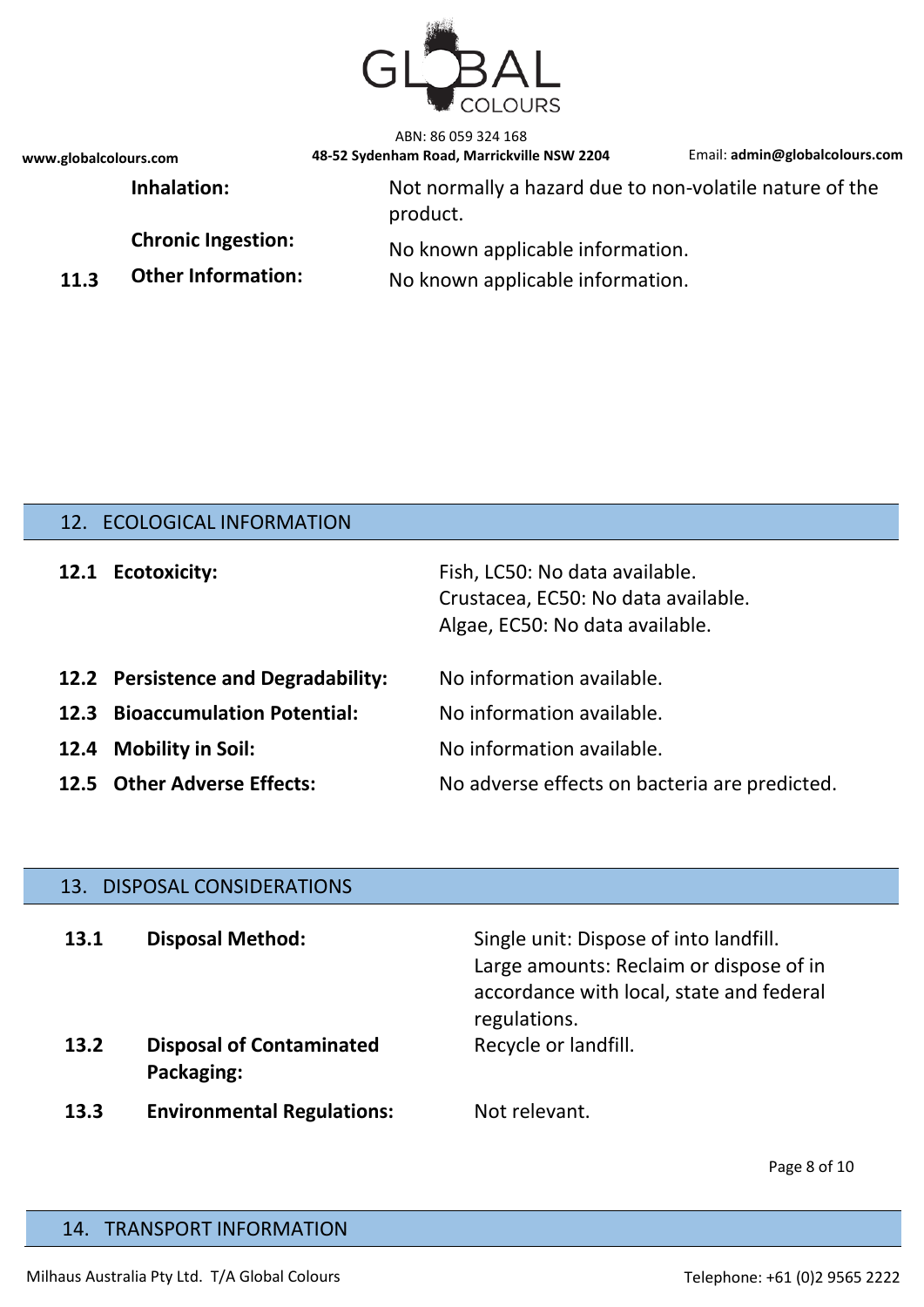

| 14.1         | <b>UN Number:</b>                                                                         | Not Applicable                                                                                                                                                                                                                                                   |
|--------------|-------------------------------------------------------------------------------------------|------------------------------------------------------------------------------------------------------------------------------------------------------------------------------------------------------------------------------------------------------------------|
| 14.2         | <b>UN Proper Shipping Name:</b>                                                           | Not Applicable                                                                                                                                                                                                                                                   |
| 14.3<br>14.4 | <b>Dangerous Goods Class:</b><br><b>Packaging Group:</b><br><b>Environmental Hazards:</b> | Not Applicable<br>Not Applicable<br>Not Applicable                                                                                                                                                                                                               |
| 14.5         | <b>Special Precautions During Transport:</b>                                              | Not Applicable                                                                                                                                                                                                                                                   |
| 14.6         | <b>HAZCHEM Code:</b>                                                                      | Not Applicable                                                                                                                                                                                                                                                   |
|              | <b>Additional Shipping Information:</b>                                                   |                                                                                                                                                                                                                                                                  |
|              | <b>Road and Rail Transportation (ADG):</b>                                                | Not classified as a Dangerous<br>Good according to the<br>Australian Code for the<br><b>Transport of Dangerous</b><br>Goods by Road and Rail (ADG<br>Code) for transport by road<br>and rail.                                                                    |
|              | <b>Marine Transport (IMO/IMDG):</b>                                                       | Not Classified as a Dangerous<br>Good according to the<br><b>International Maritime</b><br><b>Organization Rules (Maritime</b><br>Dangerous Goods Code -<br>IMDG Code) for transport by<br>sea.<br>Not classified as a Dangerous                                 |
|              | Air Transport (ICAO-IATA):                                                                | Good according to the<br><b>International Civil Aviation</b><br>Organization (ICAO) and<br><b>International Air Transport</b><br><b>Association (IATA)</b><br>Dangerous Goods<br>Regulations for transport by<br>air. Note: May vary from<br>country to country. |

Page 9 of 10